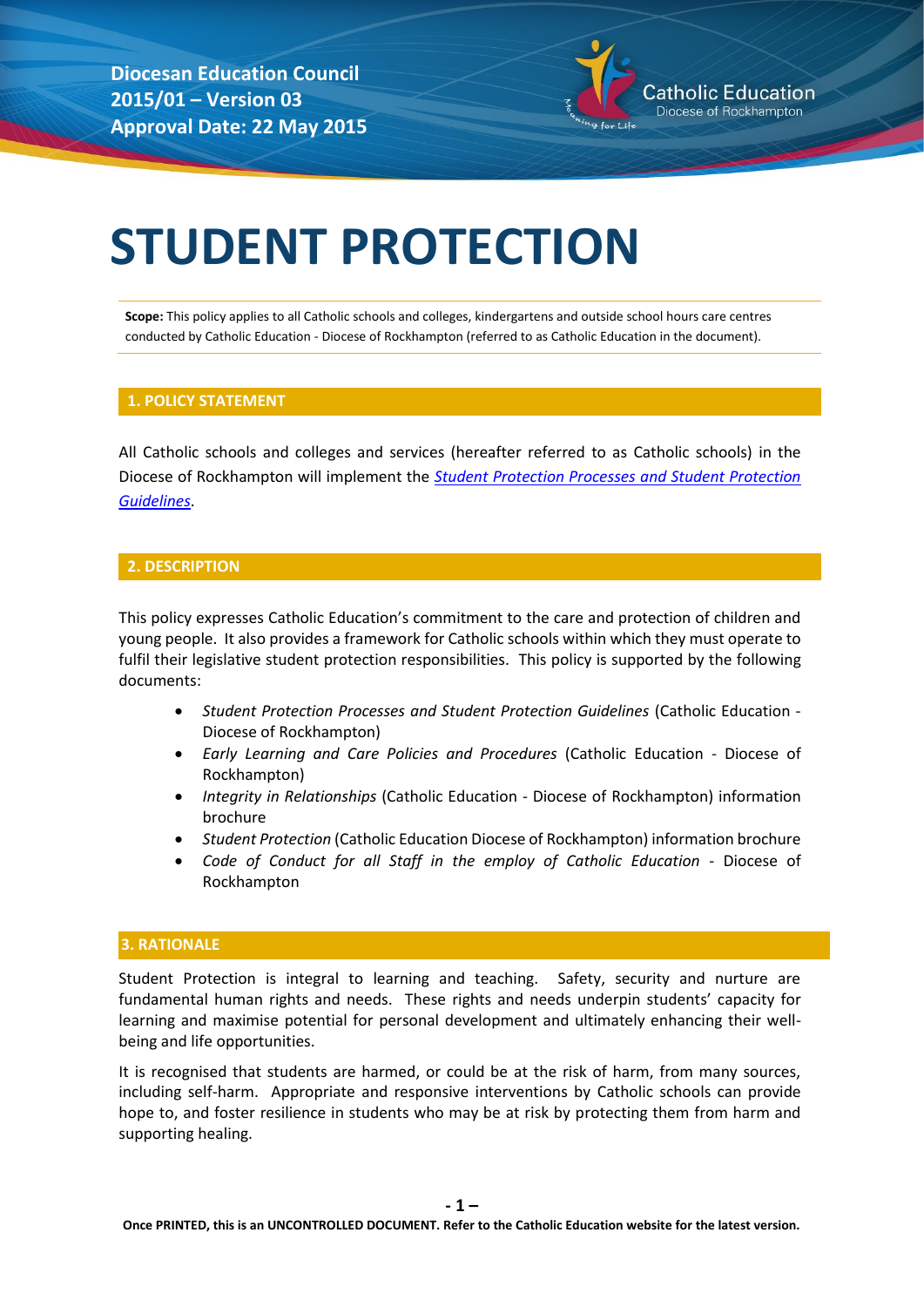atholic Education Diocese of Rockhampton

This policy will be supported by a set of procedures in accord with legislative requirements.

# **4. IMPLEMENTATION ISSUES**

1. Measures to ensure compliance with State and Commonwealth legislative requirements and Catholic Church expectations will include:

## *On-going implementation, development, monitoring and review of:*

- School culture and ethos that promotes and encourages the reporting of potential harm and abuse
- Reporting processes that empower students to report concerns
- Student protection processes including the reporting of harm and abuse of children and young people in our schools and colleges and early learning and care services
- Participation of all employees in regular mandatory professional learning about student protection
- Ensuring the implementation of strategies enacted to minimise risk of harm to students.

# *Catholic Education - Diocese of Rockhampton:*

- Promoting a culture in all schools to ensure that student protection is the responsibility of every person and is an integral aspect of student well-being
- Providing learning programs for students to develop awareness and skills that lead to their empowerment and an ability to identify risk, act protectively and seek assistance
- Providing additional professional learning for principals, other relevant specialist staff and those who are designated as school Student Protection Contacts
- Assisting schools with specialist personnel and supporting resources
- Providing two (2) hours of Student Protection Training annually for all staff

# *Liaising with external agencies and partnering within the Catholic Education community will occur as part of the whole community student protection strategies:*

- Partnership with parents/caregivers is recognised as an essential element of student protection within school communities thus supporting parents to be educated in understanding what protection means, reading the signs and knowing the dangers as well as understanding the school's and Catholic Education's procedures and guidelines
- Relations with relevant government and non-government agencies to enhance the protection and support of students will be maintained and developed.
- 2. All Catholic schools are required to implement the Daniel Morcombe curriculum in support of maintaining child safety awareness for students (Prep-Year 9).